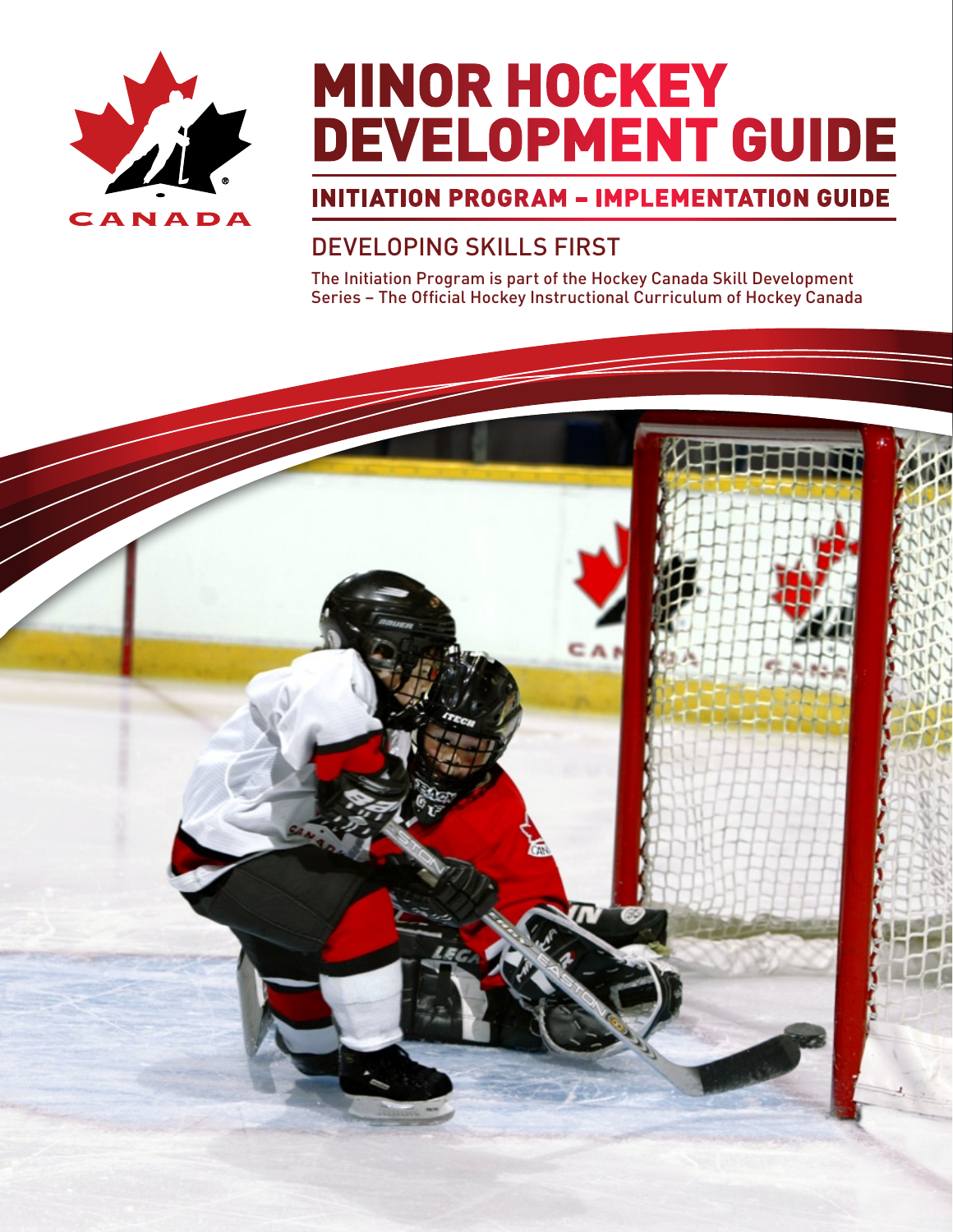

# **THE ASSOCIATION'S RESPONSIBILITIES**

# **Who Enrolls in the Initiation Program and Why?**

The Hockey Canada Initiation Program is designed for players 5 and 6 years old but is suitable for any entry level hockey player and clearly lays out how to get them started in hockey so that they will:

- have fun;
- learn skills;
- and develop confidence

The local association must take a commitment to the Initiation Program (IP) and then be prepared to support it.

The commitment involves making an informed decision to implement it and then having the courage to stick with it until it is an accepted way of doing things and begins to produce players and coaches.

Because it is a different program from those normally offered, with learning being emphasized as opposed to playing, while playing is not necessarily eliminated) there are bound to be doubters and those who favour a more traditional approach. The association must realize this and be prepared to deal with it, and not lose sight of the fact that the program has been designed for the children, not adults.

Growing pains are normal in any new program and when both the participants and most of the instructors are likely to be inexperienced, the program implementation is not going to be as smooth as one would like. However, with commitment, patience and support the results will come and in most cases exceed everyone's expectations.

Support must come in a number of sources and from a variety of people. Again bearing in mind that the majority of people delivering this program will be relatively inexperienced it is essential that the organization lends support in the following ways:

- To identify and recruit volunteers to manage and run the programs. *A ratio of 1 volunteer per 5 participants is probably ideal.*
- Provide training and support to the administrative personnel, through information sessions and the appointment of an experienced administrator. *Don't leave them to administer the program for themselves, nor should they be expected to know how to.*
- Provide training and support for the technical personnel (the instructors) beyond the Initiation Program Clinic.



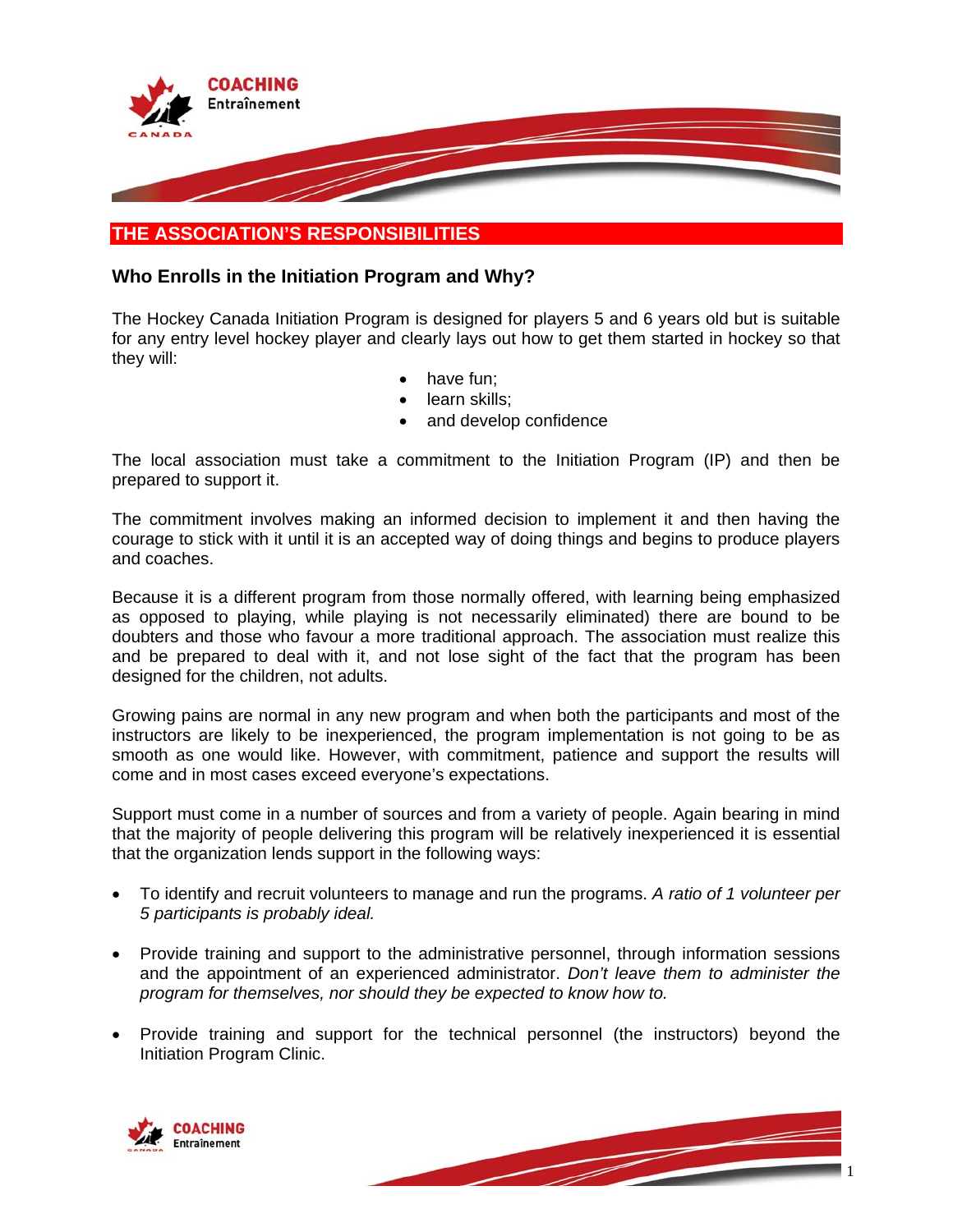

- An experienced technical person or committee to advise and conduct follow up training is essential. *Preferably someone with experience in developing and delivering such programs.*
- Communications between the Initiation Program and other areas of the association should be open. *Remember these people are the future of your association.*
- A strategy must be developed to sell the program to the parents. Get them on your side. *Options include information sessions, newsletters, and evaluations.*

# **RECRUITING VOLUNTEERS**

Leadership is the key in the Initiation Program just as it is in any of the other cooperative hockey program. In addition to developing players' hockey skills and promoting physical fitness, instructors are responsible for encouraging initiative, stimulating interest in the sport and instilling a desire for continued success.

Because the Initiation Program deals with entry level players which may contain children **who have not even entered the school system, the need for quality leadership is critical.** For some of the children the IP may be the very first time they have attended an organized event outside the home. Therefore, the IP instructor may be the first authoritative figure, other than the parent, that the child encounters.

Again, because of the fact that they are dealing with entry level players, instructors and other volunteers will have to be positive, energetic, creative, fun-loving and above all, patient. The IP instructors' course will emphasize many of the attributes necessary to conduct the program successfully. It certainly is not necessary that the potential instructors have previous experience in teaching hockey skills, although that would certainly be a bonus. At the beginning level, onice instructors may range from an interested parent who offers to come out in street shoes to offer encouragement to a seasoned instructor who can demonstrate the skills covered in the manuals.

Associations must be innovative in their recruitment of IP volunteers. The IP can be a grooming area for the association's future coaches as well as players. Following are some proven common sense ideas on volunteer recruitment. These ideas plus a few of your own may be the key to making your program a success.

# **THE THREE KEY ROLES FOR A SUCCESSFUL PROGRAM**

No matter where you recruit the volunteers necessary to conduct a successful Initiation Program, a strong nucleus of volunteers is essential. The Initiation Program recognizes the need for a number of roles to be filled to effectively operate the program and deliver the curriculum. However, in a number of minor hockey associations, a single individual may be able to fill one or more roles.



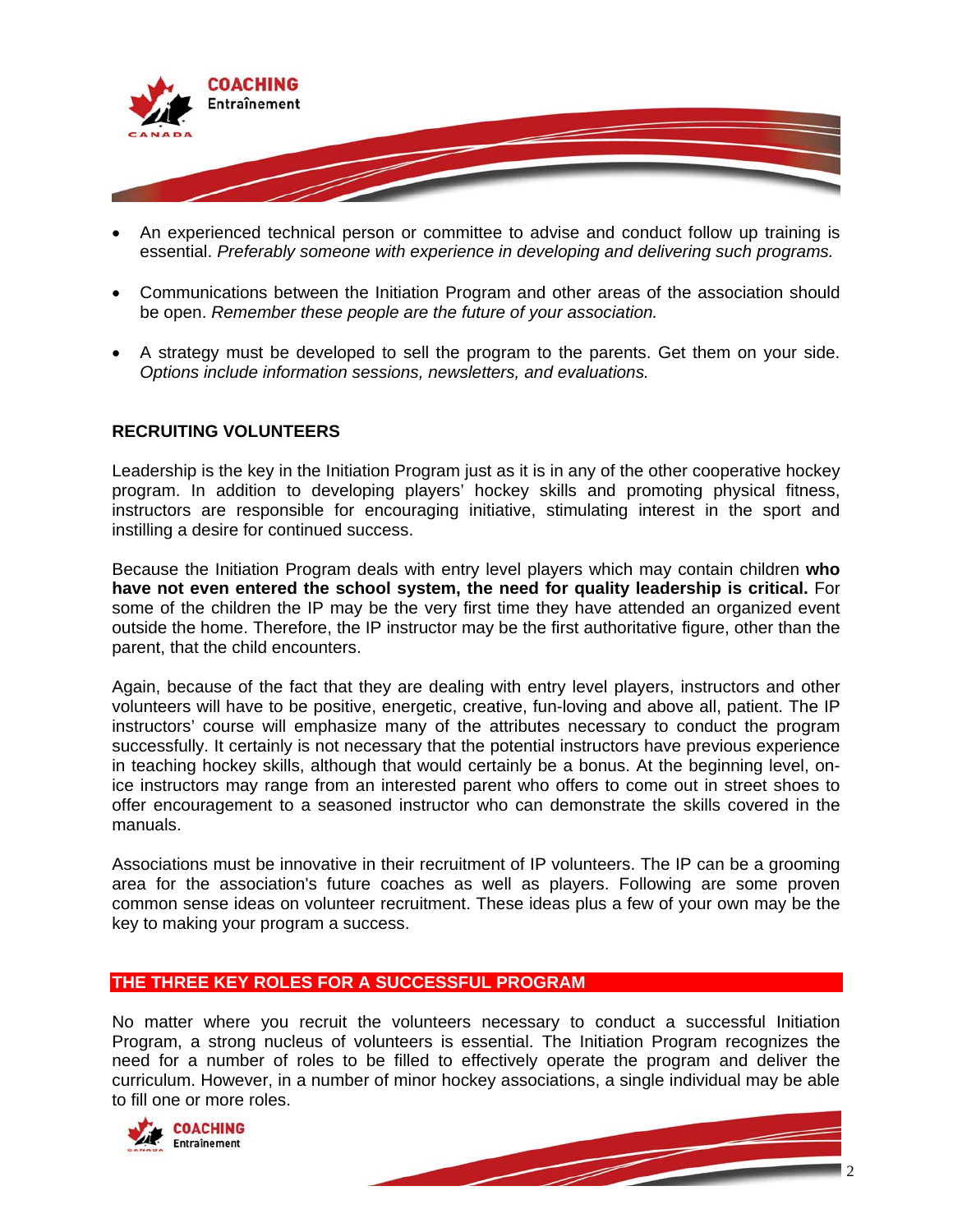

The basic framework or structure of the personnel required to implement the IP is not very complex. The IP requires three key roles to be filled by individuals:

**1. Program Convenor or Administrator 2. Technical Coordinator or Head Instructor 3. Group Instructors (on-ice)** 

With these roles filled by individuals from within your minor hockey association, and by participating in the training sessions offered by the Branch (as well as receiving the support of your Branch) you and your minor hockey association are on the way to staging a very positive and fun filled learning experience for beginning hockey players in your community. Each of these individuals have a specific role to play in the delivery of the IP; each somewhat distinct, yet, interdependent upon each to achieve a successful program.

# **The PROGRAM CONVENER or ADMINISTRATOR**

An Initiation Program's convenor is directly responsible for overseeing the implementation and delivery for the IP. This volunteer plans, organizes, and administers the IP for the minor hockey association. The program convenor may be an executive member of the minor hockey association or may simply be the liaison to the association's executive. This position is directly responsible to report directly to the minor hockey association's board of directors.

The convenor has a number of responsibilities to fulfil which require a number of administrative skills. Some of the duties of the Program Convenor may include budgeting, liaising with the minor hockey association's executive, recruitment and placement of instructors, organizing the instructors' clinic, coordinating the evaluation of the program, undertaking special events and recommending changes to the program and its delivery. He or she must work closely with the Technical Coordinator, and thus it is wise to select people for these two roles who both complement one another and who are capable of working together.

The qualifications within a typical recruitment advertisement for a convener may contain the following requirements:

- Understand the fundamental elements of the IP
- Possess a commitment to the established goals of the IP
- Possess strong organizational, interpersonal and communication skills
- Have the ability to conduct group presentations
- Have the ability to liaise with volunteers, board members, administrators, instructors and parents
- Has demonstrated ability to provide adequate time to the delivery of the IP
- Has an enthusiastic attitude working with parents, administrators and youngsters

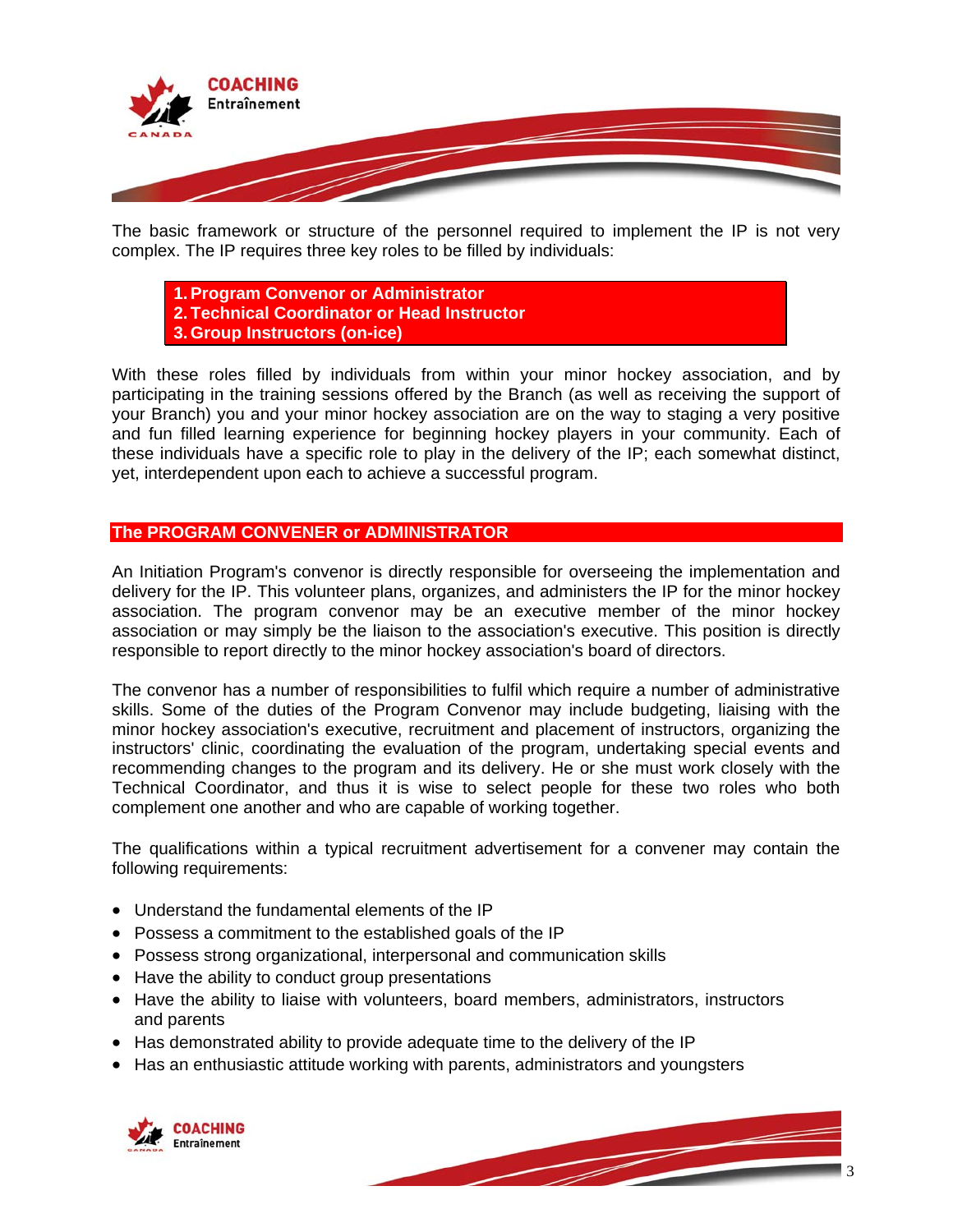

# **CONVENOR / ADMINISTRATOR JOB DESCRIPTION**

A typical job description for the program convener/administrator may contain these responsibilities (some may be shared with the Technical Coordinator, if there is one):

#### **Pre-Season**

- Work with the minor hockey association's board of directors to have the IP sanctioned within the association, whether it be through a formal change to the association's constitution or through a general commitment to undertake the IP. This may entail obtaining information from the branch, conducting an information session for the minor hockey association's board of directors, parents and other interested individuals;
- Prepare a preliminary operating budget for review and adoption by the minor hockey association's board. This budget may contain estimates for expenditures and revenues for:
	- o ice rental
	- o equipment (pucks, pylons, instructor warm-up suits, whistles, etc.
	- o supplies (paper, pens, envelopes, binders, lesson manuals, etc.)
	- o training fees (to conduct instructor training sessions)
	- o room rentals (to conduct meetings)
	- o promotion supplies (posters, photocopying, pamphlets, VHS tapes)
	- o advertising (in local media vehicles)
	- o first aid supplies and kits
	- o instructor recognition (certificates, etc.)
	- o sponsorship
- Preparation of a preliminary ice schedule for lessons and/or mini-games
- Secure appropriate ice time in conjunction with the minor hockey association
- Preparation and implementation of recruitment procedures for participants, instructors and head instructors
- Co-ordinate the registration of participants
- Assist in the selection and training of head instructor(s)
- Co-ordinate the scheduling of an IP INSTRUCTORS CLINIC in conjunction with the minor hockey association & the branch. This component should include the confirmation of dates of the clinic, location, time frames, fees, rentals (room, audio-visual, etc.), availability of instructional material, etc.
- conduct a PARENT ORIENTATION MEETING to familiarize parents of prospective participants with the objectives of the IP, and how it is to be implemented in the association (Administrators Workshop Presentation)

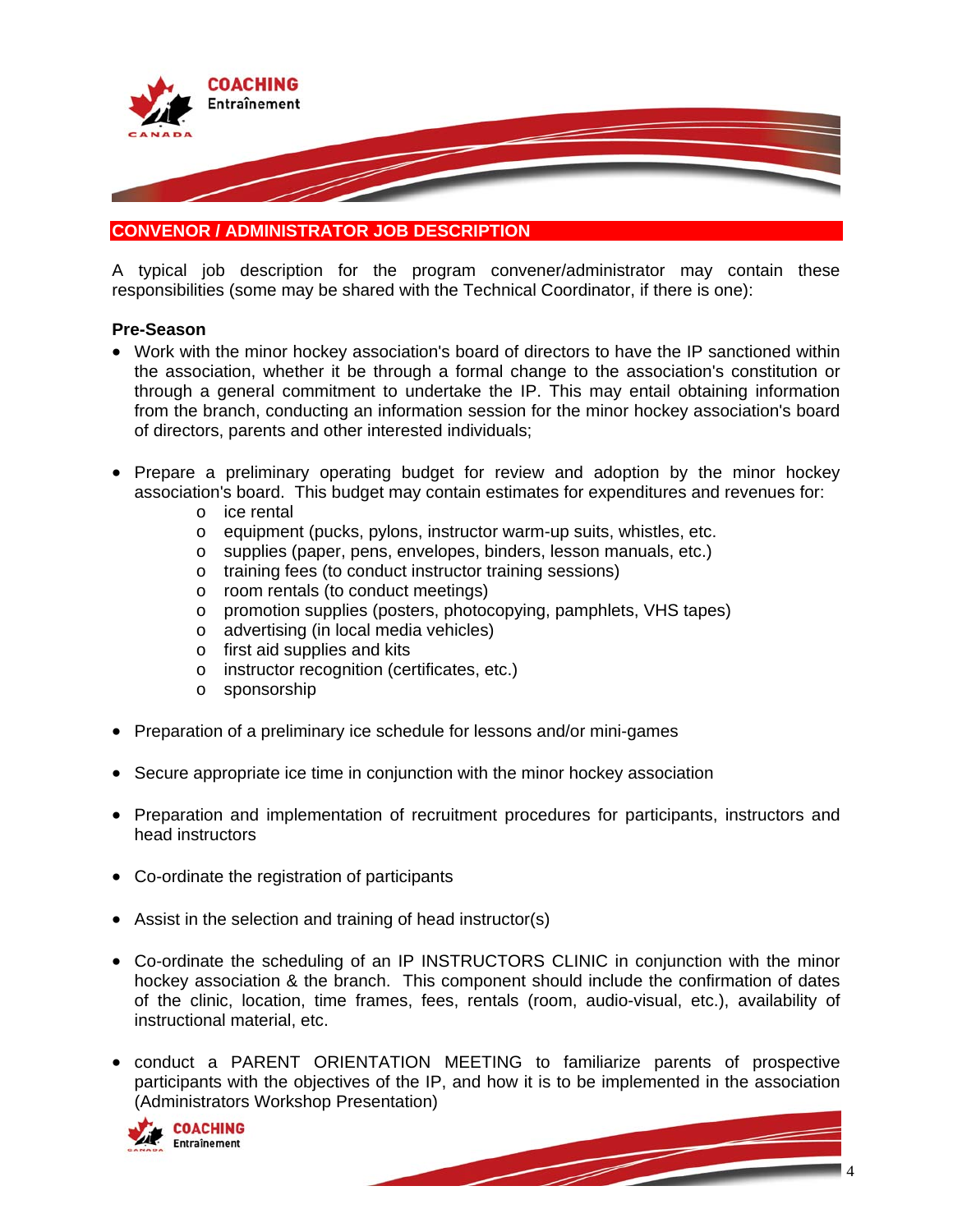

#### **On-Ice Delivery**

- Co-ordinate the initial evaluation of participants for the purpose of grouping in the appropriate skill level
- Confirm arena facilities / schedule and provide copies to all parties
- Liaise with the minor hockey association's board, the IP Technical Coordinator and/or Head Instructor and on-ice instructors, the parents of the participants
- Co-ordinate special events (photo sessions, mini-games, etc.) •

#### **Post Season**

- Prepare a report for the minor hockey association's board which may contain information on the association's Instructor training session, participant/parent evaluation and statistics on the number participants and gender
- Submit recommendations to the board of the minor hockey association with respect to any changes that could be made to improve the IP
- Prepare equipment and supplies for storage
- Undertake necessary actions for preparation for the next season •

# **IP ON-ICE INSTRUCTOR**

The on-ice instructors of the minor hockey association's program are generally recruited from the participants' moms and dads. In some situations, the on-ice instructors may also be volunteers from other segments of the community including students (a minimum of 16 years of age), post-secondary students and other adult volunteers. (See the section on recruiting).

This position entails the delivery of the IP curriculum on the ice to the participants as scheduled by the program's Convenor.

The qualifications within a typical recruitment advertisement may contain the following requirements:

- Possess a coaching and/or hockey background OR a strong desire to begin to learn instructional techniques in the delivery of fundamental ice hockey skills
- Possess an enthusiastic attitude and desire to work with beginning hockey players
- Possess strong communication skills •
- Possess a commitment to the goals and philosophy of the IP

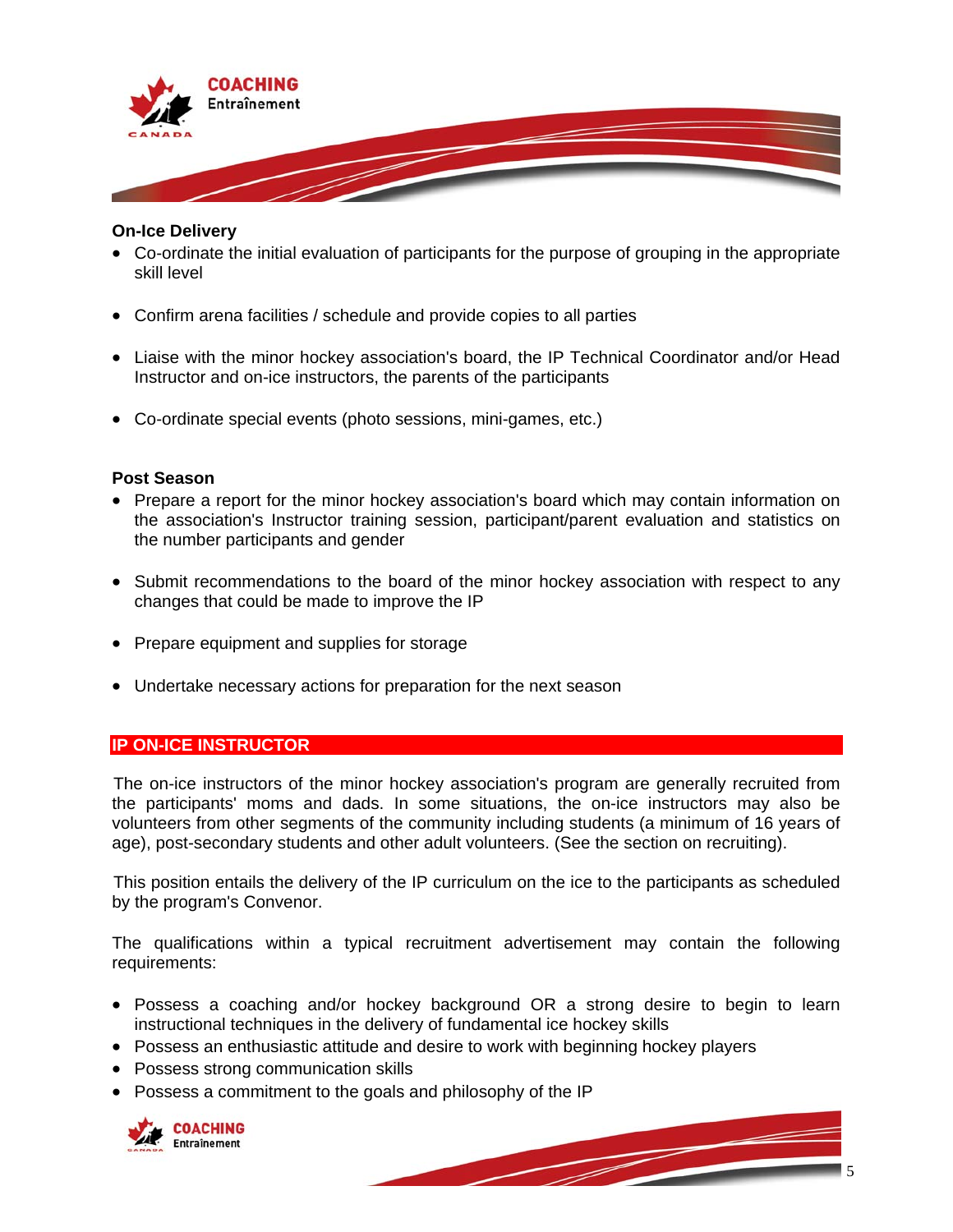

# **ON ICE INSTRUCTOR JOB DESCRIPTION**

A typical job description for On-ice Instructors may contain these responsibilities:

#### **re-Season P**

- Successfully complete the association's instructor's session
- Successfully participate in the supplementary training sessions as co-ordinated by the minor hockey association •

#### **n-Ice Delivery O**

- Deliver the program's curriculum to the assigned groups
- Arrive at the ice rink approximately 30 minutes prior to the ice session
- Exemplify fair play and co-operation,
- Provide instruction in a manner that motivates and challenges the participants while respecting each individual
- Demonstrate effective leadership on and off the ice, for example, providing effective feedback to the participants
- Provide feedback to parents of the participants
- Assist in the evaluation of the participants and the IP in general
- Demonstrate necessary risk management skills at all times by assisting the head instructor with the arena safety checklist at each ice session
- Assist the Head Instructor in assigning players to their respective groups
- Ensure practice schedule is respected •
- Explain and demonstrate drills and games to the participants; •
- Co-ordinate the orderly entrance and exit to/from the ice surface by the participants
- Utilize the appropriate equipment for the lesson plan; pick-up all equipment prior to leaving the ice surface



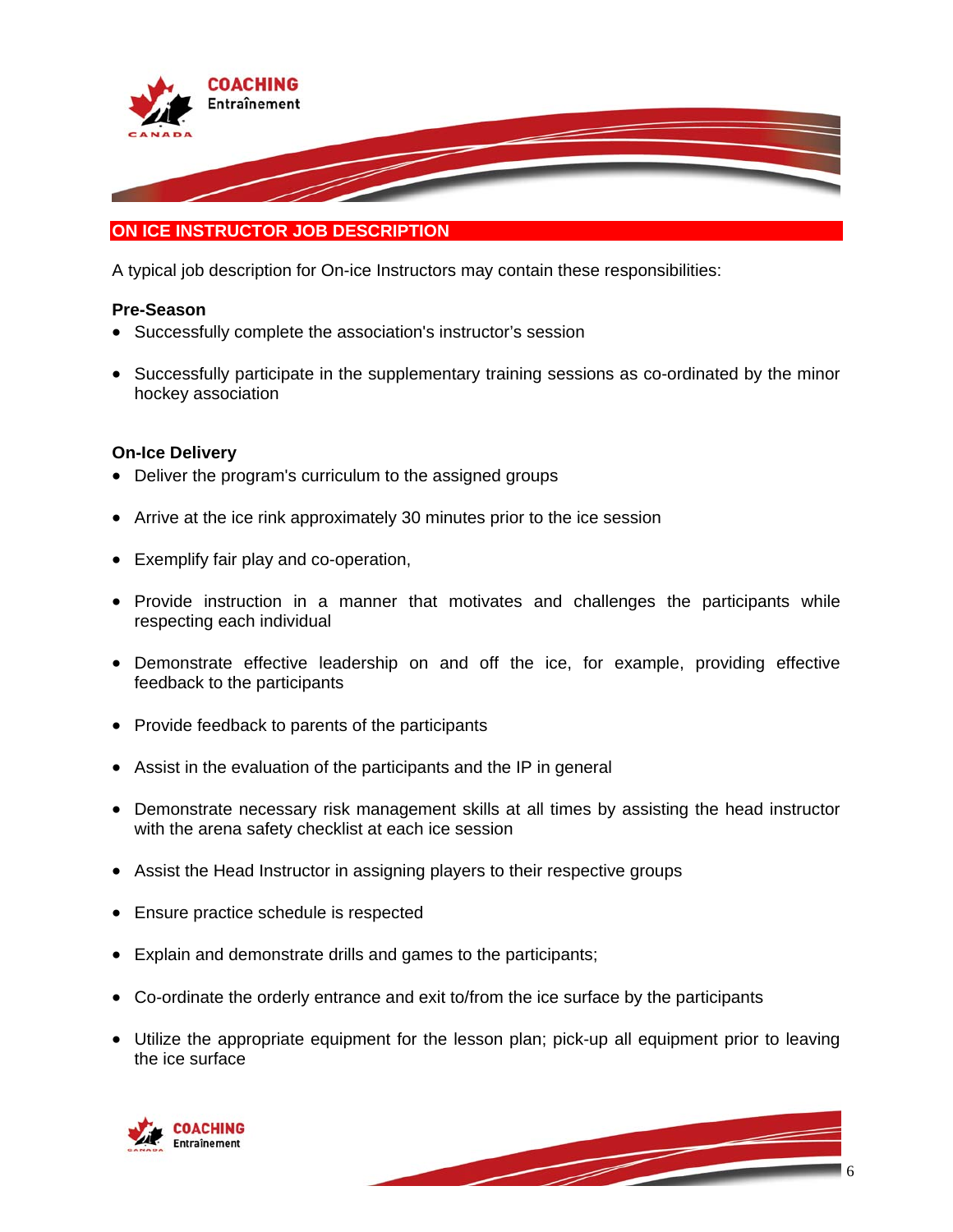

The writings of the Initiation Program are really a curriculum of skill development designed to introduce the beginning players to the skills of the game of hockey. One of the keys to running a successful Initiation Program is to build this curriculum into a complete seasonal plan.

with 400 players in the Initiation Program will differ considerably from that of a community association having only 15 players. The idea of building a seasonal plan around the curriculum of the Initiation Program is a task, which must be done at the minor hockey level. Obviously, the seasonal plan for an association

The local constraints of the program will all play a role in the unique design of an association's seasonal plan. These are considerations such as:

- Association size
- Allotted ice time
- Number of instructors
- Age levels of hockey entry
- Numbers of entry level players

could run a totally "in house" program but must be sensitive to the effect this would have on Even the surrounding communities may play a role in your program design. For example, a small community situated near a large one will be dependent on the large association if, in the later stages of the program, introduction to playing an opponent is sought. The large association their smaller neighbour.

strategies to build a strong foundation of skills which will allow players to enjoy hockey for a Every association building an Initiation Program will have its own unique design. The goal, however, is the commonality of using the curriculum of the Initiation Program and its teaching lifetime.

Because of the parameters dictating the local program, it is impossible to tell someone how they must run the Initiation Program. However, over the beginning years of using the curriculum, a number of very good models have emerged. This section of the manual will examine some of the designs being implemented by associations across the country. Again, these models may not fit your particular conditions but they could be used as ideas to either modify or start your In itiation Program.

across the country that are actually running the Initiation Program. They have taken the time to document their ideas, to share them and to build better programs for entry level players. It is hoped that this section of the manual will be constantly changing with the addition of new, innovative models, this section is not theoretical! The compilation of ideas comes from people

Before explicit examples are given, we have attempted to:

- Categorize different ways of grouping the children in the Initiation Program
- Categorize ways of introducing the game of hockey to children in the IP.



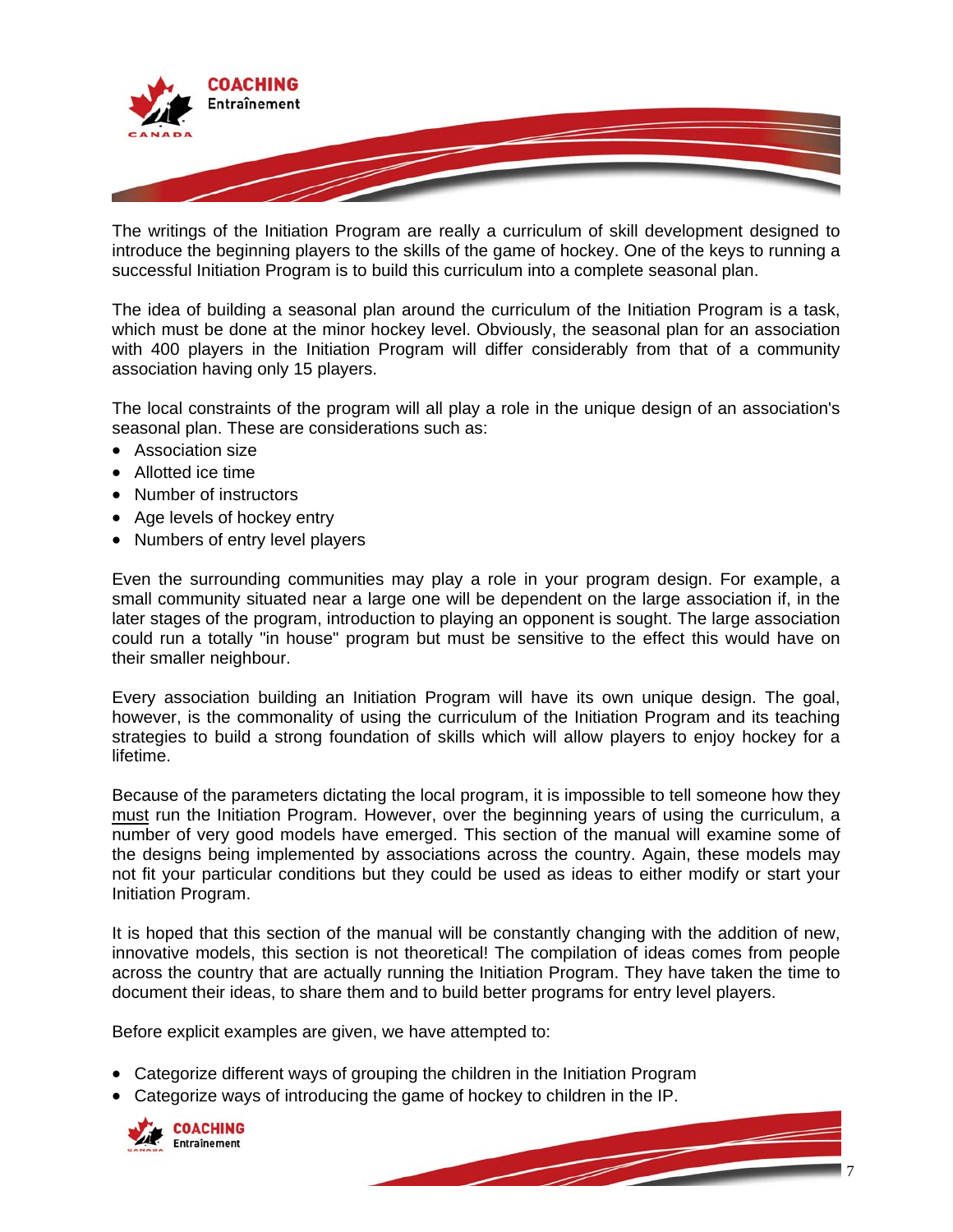

#### **GROUPING PLAYERS**

Most of the ideas on grouping players come from two main designs.

We have named them **"Program Design"** and **"Team Design"**.

#### **PROGRAM DESIGN**

In this design, players are kept as one large group and treated/instructed as a whole. In large associations, the "whole" may mean players working out of the "A" manual only - all on the ice at the same time, "B"s on the ice at the same time, etc.

rather than only a pre-selected number. Instructors may be responsible for station work involving their areas of expertise. During the session the instructors would instruct all the This model is characterized by instructors being responsible for all the players in the program players as they moved though his/her station.

Minor "team" games or scrimmages would take place with a random selection of players. These "teams" would constantly change.

The benefits of this design are:

- All players receive equal instruction from a variety of instructors
- Players get to associate with a maximum number of other players on the ice.
- Instructors have a narrow range of ability to deal with, making it easier for them to give instruction

skill levels who use station work to attend to the appropriate curriculum (groups working out of Associations may choose to conduct this design with all players of approximately the same skill level being on the ice at the same time (thus working out of the same Manual) OR a mixture of different Manuals). The latter scenario is a perfect design for a small community that has no choice in delivering a diverse curriculum to suit all their player's abilities.

Some associations can accommodate in excess of 60 players on the ice at one time using this program design. Games like British Bulldog would be run with the entire group and station work would attend to the curriculum.



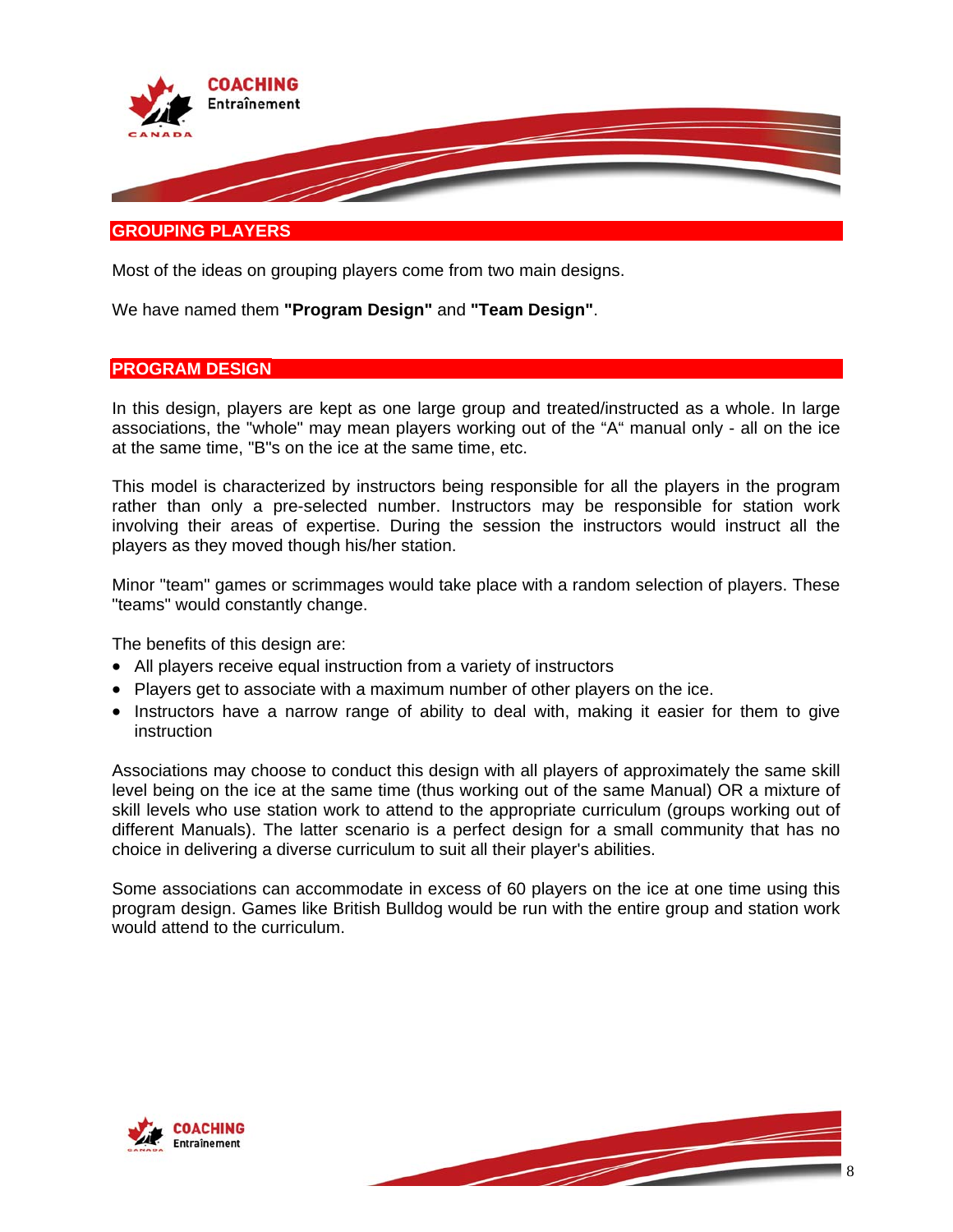

# **TEAM DESIGN**

In this design, an instructor or group or instructors is assigned a number of players (a "team") in the early part of the season. The instructional group would then be responsible for conducting the Initiation Program curriculum to their group of players. This design may lead to situations where these player groups are identifiable by the same colour sweaters and play minor games or scrimmages against different colours. The player groups would, for the most part, be intact for the season. Ice schedules may have a number of these "player groups" on the ice at the same time but when attending to the curriculum, the players are instructed by the same instructor.

Example: A simple model would be 45 players on the ice with groups of 15 dressed in green, yellow and red. After warming up together, the 15 yellow players would be instructed at their end of the rink by "their" instructor (as would the other colours).

The benefits of this design are:

- Player groups are much easier to organize.
- Players form a more intimate identity to a smaller group.
- Players receive consistent instruction from their identifiable leader(s).
- Easy transfer into mainstream hockey where this player group becomes a "team."

options must be thought of as a continuum, rather than one or the other. In this case, the two ends of the continuum are Program and Team. You might choose some midway design. For example: As you read the two formulas just presented, you can probably imagine a number of designs that would be a combination of the two models. As with many of the ideas presented, the

#### **Program Design <--------------------------->Team Design**

#### **Option A**

Your association may also choose to operate a Program Design with 1st year players and rogress to Team Design as players ready for entry into mainstream hockey. This is actually a p common practice.

# **Option B**

Program Design could be used for the early part of the season, and then at a suitable time players could be regrouped into team groups. The transition could be made at different times for different groups, depending on age and/or ability.



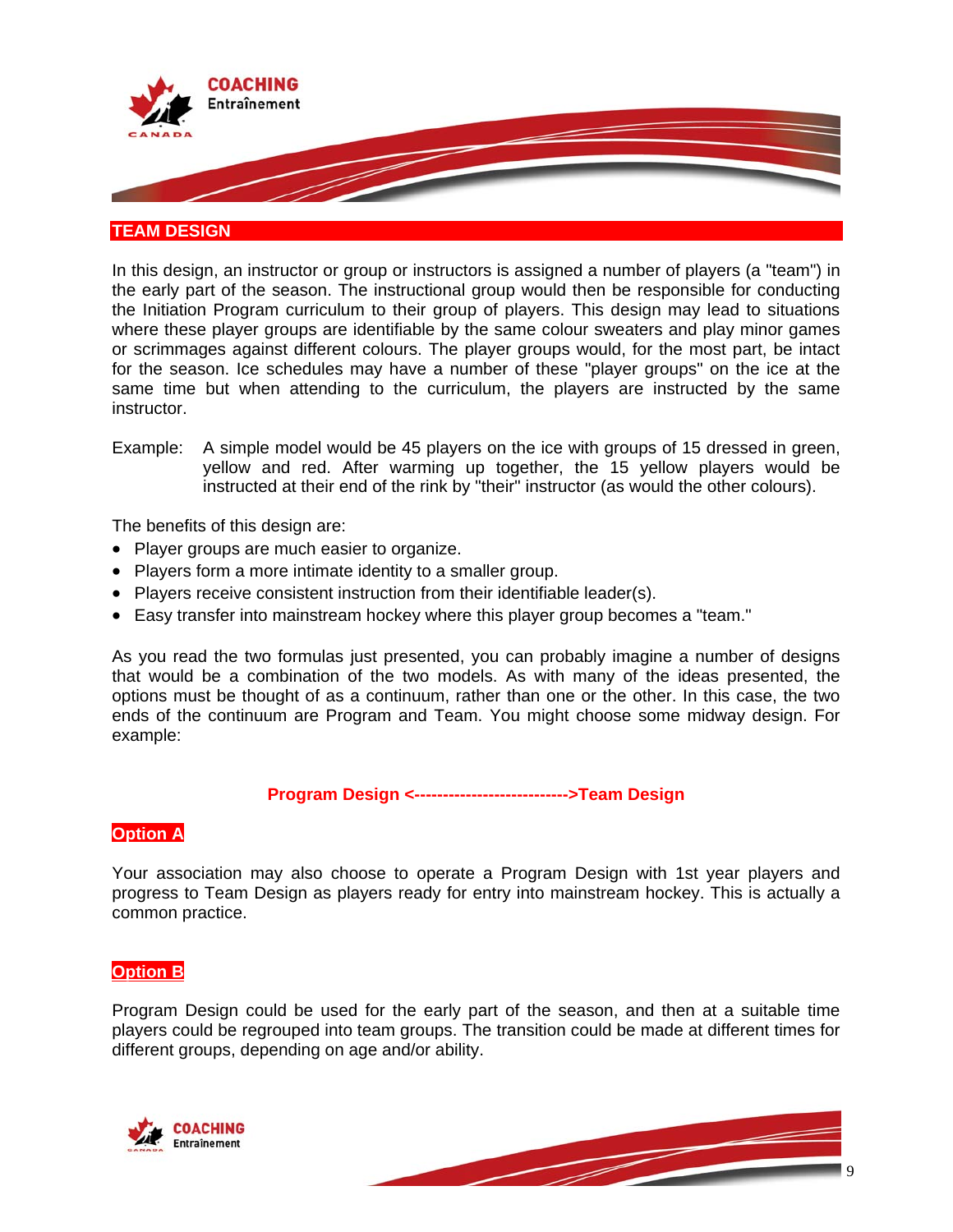

#### **Program Models**

Following are 4 program models that can be used as models for any association that implements the Initiation Program. They can be used for associations with 20 kids up to 400 kids, and can be adapted to meet the requirements of each individual association. Keep in mind these models are guidelines, but have been used successfully by many associations.

Each association, depending upon the number of kids, ages of the kids and skill level can progress through each model, or apply the various models to the categories with in their own initiation age levels.

# **Model A**

| <b>Objective</b>     | : Emphasis on fun and skill development.                                                        |
|----------------------|-------------------------------------------------------------------------------------------------|
| <b>Curriculum</b>    | : Phase 1 skills and review.                                                                    |
| League               | :Scoreboard is not used and there are no league standings.                                      |
| <b>Teams</b>         | : Smaller ability groups within the large group (12 - 14 players in each)                       |
| Age                  | :Generally 5 years old, in their first or second year of hockey.                                |
| lce                  | : Full ice for up to 40-45 players at a time. Most sessions end with short<br>scrimmage games.  |
| <b>Instruction</b>   | :IP instructors utilizing integrated station approach.                                          |
| <b>Miscellaneous</b> | different colour schemes. No full ice games. No travel. Fun day<br>concludes season. (Festival) |
| <b>Model B</b>       |                                                                                                 |
| <b>Objective</b>     | : Emphasis on fun and skill development                                                         |
| <b>Curriculum</b>    | : Phase 1 - skills and review                                                                   |
| League               | :Scoreboard is not used and there are no league standings.                                      |
| <b>Teams</b>         | :Minimum of 3 with a maximum of 12-14 players                                                   |
| Age                  | :Generally 5 - 6 years old, in their second or third year of hockey                             |
| lce                  | : Full ice, up to 30 kids per practice. Min. 4 practices to 1 game.                             |

**Instruction :**IP instructors utilizing integrated station approach.

**:Before Christmas utilize 1/2 ice pond hockey. Minimal full ice games** after Christmas. **Miscellaneous** 



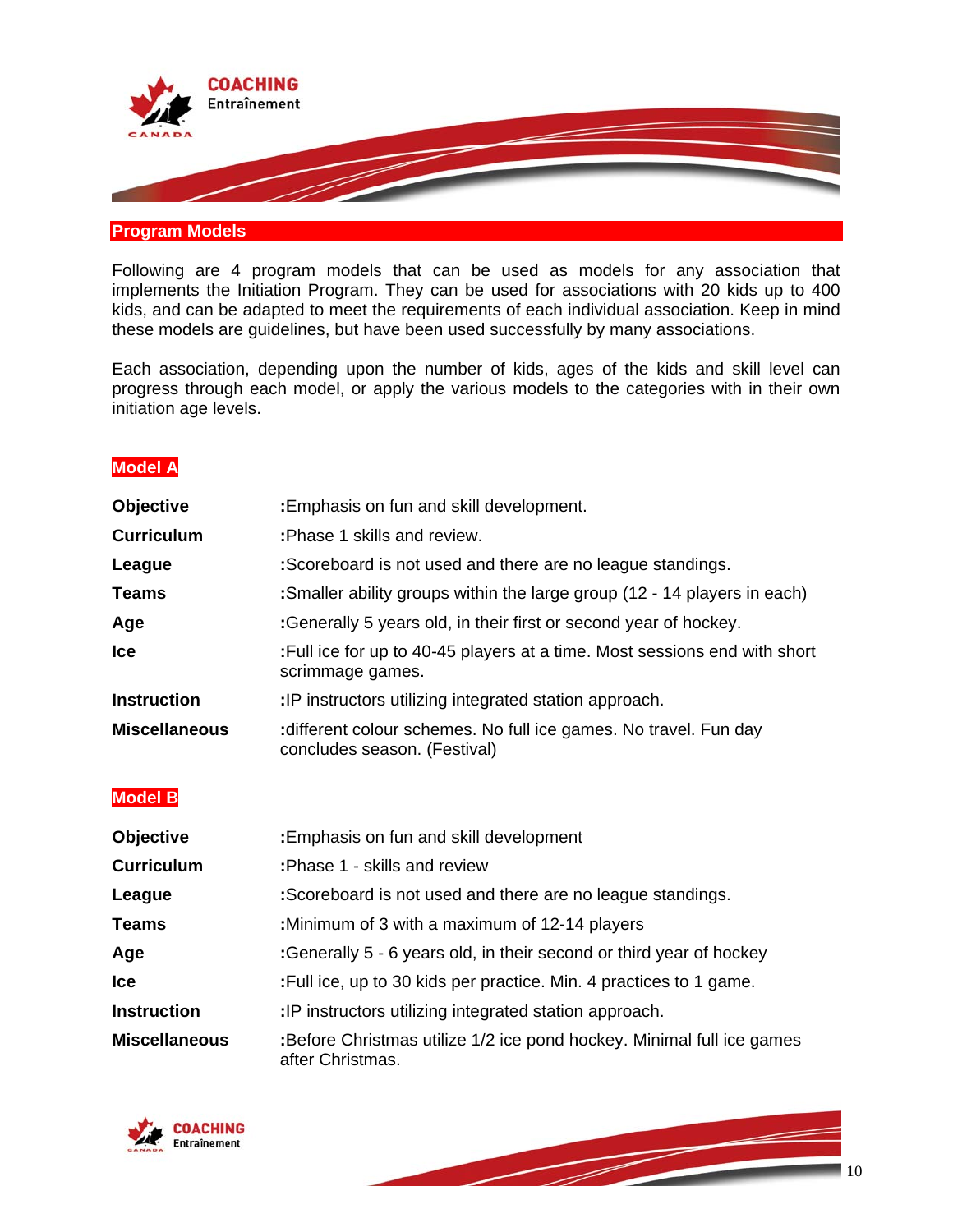

# **Model C**

| <b>Objective</b>     | :Emphasis on fun and skill development. Introduce team.                                                                                                            |
|----------------------|--------------------------------------------------------------------------------------------------------------------------------------------------------------------|
| <b>Curriculum</b>    | : Phase 1 and 2 - skills and review.                                                                                                                               |
| League               | :Scoreboard is used and but there are no league standings.                                                                                                         |
| <b>Teams</b>         | :Minimum of 4 with a maximum of 12-14 players                                                                                                                      |
| Age                  | :Generally 5 - 6 years old, in their second or third year of hockey.                                                                                               |
| <b>Instruction</b>   | :IP instructors utilizing station approach and full ice drills.                                                                                                    |
| <b>Miscellaneous</b> | :Dressed goalies on a rotational basis. Introduction of referees. Equal<br>opportunity for all teams to attend one out of town tournament and<br>exhibition games. |

# **Model D**

| <b>Objective</b>     | : Emphasis on fun and skill development. Continue team introduction.                                       |
|----------------------|------------------------------------------------------------------------------------------------------------|
| <b>Curriculum</b>    | : Phase 3 - skills plus review.                                                                            |
| League               | :Scoreboard is used and but there are no league standings.                                                 |
| <b>Teams</b>         | :Minimum of 4 with a maximum of 14 players each.                                                           |
| Age                  | :Generally 6 years old, in their second or third year of hockey.                                           |
| <b>Ice</b>           | : Full ice, 2-3 teams per practice. 3 practices to 1 game ratio.                                           |
| <b>Instruction</b>   | :IP instructors utilizing station approach and full ice drills. Strongly<br>suggest attaining Coach Level. |
| <b>Miscellaneous</b> | :Dressed goalies on a rotational basis. Referees for games.                                                |

#### **INTRODUCING THE GAME**

You can see by the way the skills are presented in the Initiation Program that a player progresses from individual skills to skills involving more than one player. For example, passing the first rudiments of a team game is introduced in later lessons after individual skills of skating and puck handling are introduced. Along with the instructional component, "fun times" introduce the concept of a hockey game earlier in the form of a modified pond hockey game.

In line with introducing the cooperative skills of the game over the years of a child's involvement in the Initiation Program, they experience an introduction to playing the game of hockey (or a modified version).



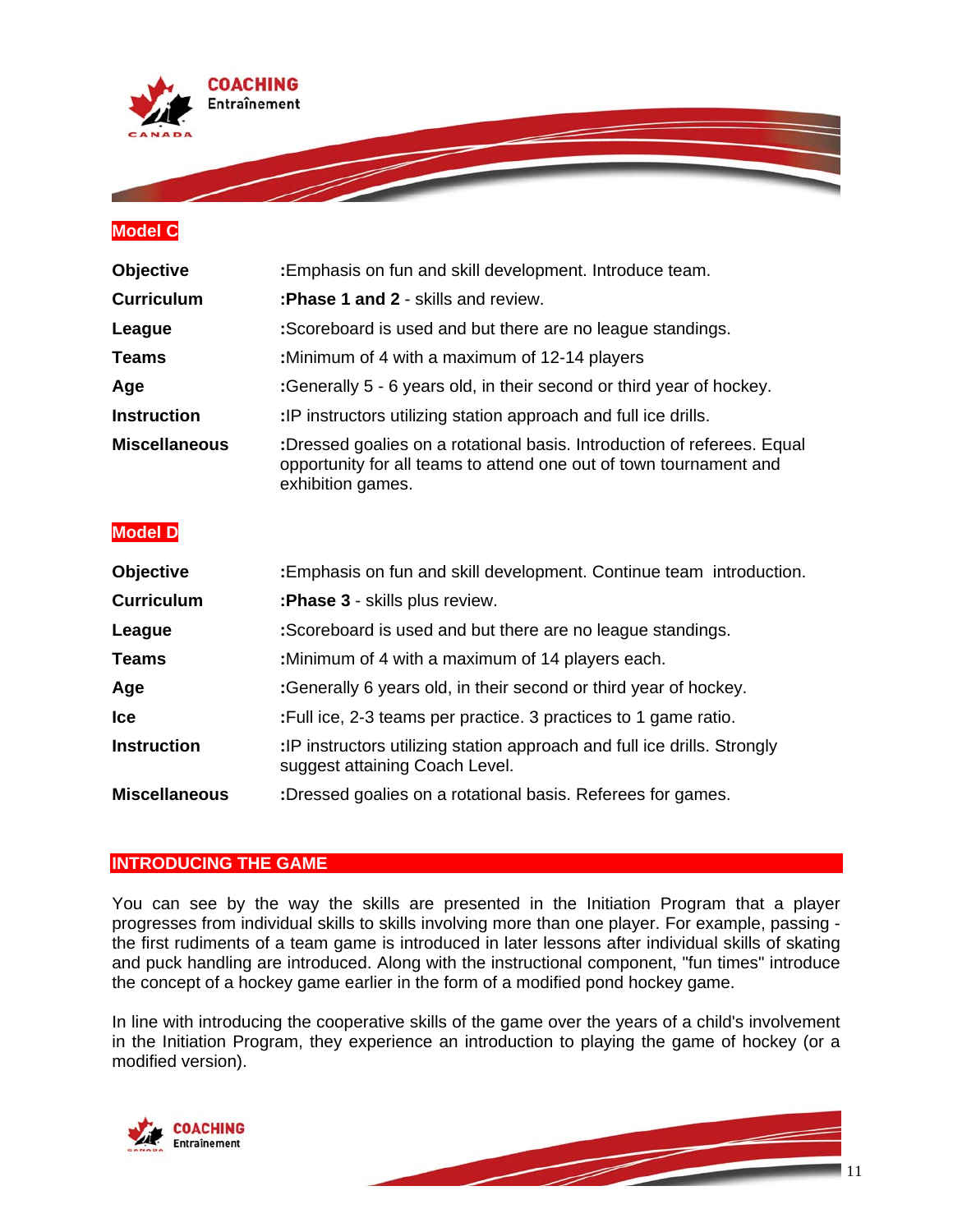

Again, as was mentioned in the previous section on player grouping, think of the Initiation Program as a continuum rather than "one day the IP stops and hockey begins." Consider that a group of 4 year olds with limited individual skills are certainly capable of batting a puck to see if they can "sco re" in an open net and a Midget AAA team could very easily run an IP lesson plan as practice.

Ways of introducing the game of hockey are inherent in the Lesson plans. However, if we work from the premise that the curriculum is an integral part of the seasonal plan - not the seasonal plan - then there are other opportunities to introduce the game to the participants. Here then, are some excellent models which have been produced by people using the Initiation Program. These, in combination with the curriculum, produce a well rounded and sound introduction to hockey.

the curriculum of skill development - leaving the players without the skill foundation to enjoy hockey for a lifetime. With this said, our final caution would be to remember that the goal of the Initiation Program is to introduce hockey through fun, development of basic skills and confidence building. If not monitored, it is very easy to slip into a game model where participants are forced into competition that's too demanding too soon. If this happens not enough time is spent attending to

game." As you will see in the presentations of models, there are different ways of dividing the ice or grouping players but players all progress through 3 common stages as follows. In the models, it appears as though players can proceed through 3 levels of "introduction to the

# **THE THREE STAGES OF A HOCKEY PROGRAM**

#### **. Curriculum Stage 1**

using a tennis ball to hit a pylon). Very few, if any, rules are explained. All players are involved on the ice and very little structure exists. In the initial stages, players attend only to the curriculum. When fun time is scheduled in the curriculum, the children are randomly split and minor games resembling hockey are played (example; the minor game in a lesson where 10 minutes are dedicated to "playing hockey"

#### **. Transition to Mainstream Hockey Stage 2**

emphasis on the curriculum but are entering a more structured game setting. This may take several variations: In this more advanced introduction to playing the game of hockey, players are continuing heavy

a) The curriculum is conducted on part of the ice while a scrimmage (game) is occurring in another area. In most cases, players are somehow rotated through skill instruction and scrimmage areas.



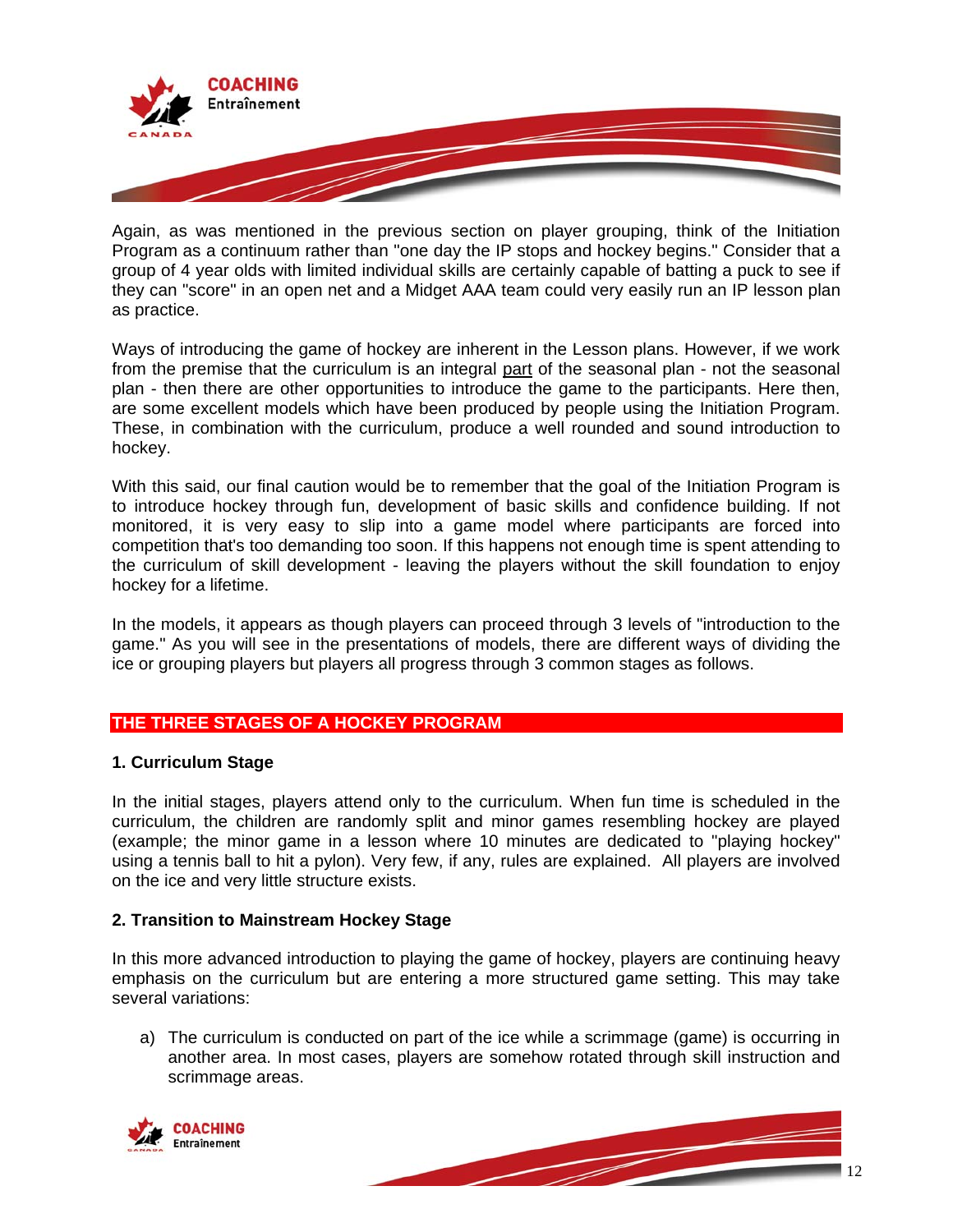

- b) Players alternate ice sessions between the Initiation Program curriculum and game situations. An easy example would be: the ice divided into 2. Group A doing the Manual curriculum while Group B and C are scrimmaging. The next ice session would have Group B doing the curriculum while A and C scrimmage.
- c) The season is divided into phases where the players begin the season attending to only the curriculum which gives way to some sort of game/practice schedule (at Christmas, for example).

# **. Initiation Program in Mainstream Hockey Stage 3**

conducted during team practices, or in addition to team practices, and could be on shared ice or with a composite of teams. Here, players are on permanent teams with a structured league schedule. The IP curriculum is

# **EXAMPLES OF WAYS OF MODIFYING THE GAME**

#### **Modify the Ice Surface**

- Play 2 ice (ice divided at the red line)
- Play 2 ice (ice divided end to end line)
- Play 1/3 ice (ice divided at two blue lines)
- Play 2/3 ice (blue line to far end of the rink)
- Play 3 ice (ice divided at the red line and down the middle this format actually keeps the length/width proportionate)

# **Modify the Equipment (see section on equipment)**

- Use pylons for goals
- Make smaller nets
- Use light pucks
- Use little pro pucks
- Use Junior equipment
- Devise boards and benches to be used while dividing the ice •
- Use target or artificial goalies

# **Modify Players Playing the Game**

- Match skill strength of opposing players
- Change numerical advantages (i.e. 5 "C" players vs 4 "D" players)
- Change numbers playing (i.e. 3 on 3 hockey, etc)